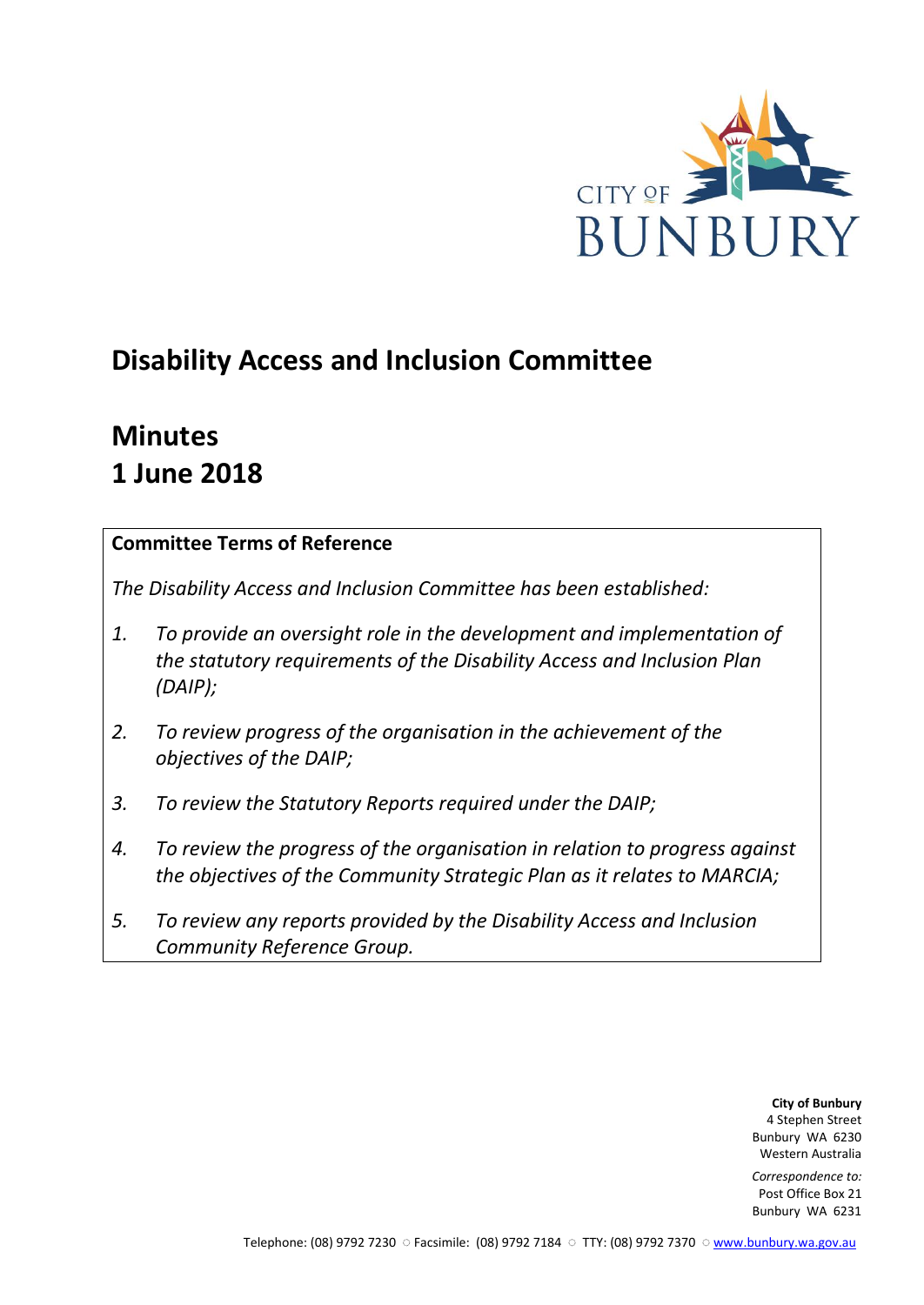#### **Table of Contents**

#### Subject

#### Page No

| 1. |      |                                                                     |  |
|----|------|---------------------------------------------------------------------|--|
| 2. |      |                                                                     |  |
| 3. |      |                                                                     |  |
| 4. |      |                                                                     |  |
|    | 4.1  |                                                                     |  |
|    | 4.2  |                                                                     |  |
| 5. |      |                                                                     |  |
| 6. |      |                                                                     |  |
| 7. |      |                                                                     |  |
| 8. |      |                                                                     |  |
|    | 8.1  |                                                                     |  |
|    | 8.2  |                                                                     |  |
|    | 8.3  |                                                                     |  |
|    |      |                                                                     |  |
| 9. |      |                                                                     |  |
|    |      |                                                                     |  |
|    |      |                                                                     |  |
|    | 10.2 | Most Accessible Community in WA (MACWA) Awards 2018  8              |  |
|    |      | 10.3 Access Audit Priority for MARCIA Funding 2018/19 12            |  |
|    |      | 10.4 Agenda - MARCIA Research Final Report May 2018 16              |  |
|    |      |                                                                     |  |
|    |      |                                                                     |  |
|    |      | 12.1 Response to Previous Questions from Members taken on Notice 19 |  |
|    |      |                                                                     |  |
|    |      |                                                                     |  |
|    |      |                                                                     |  |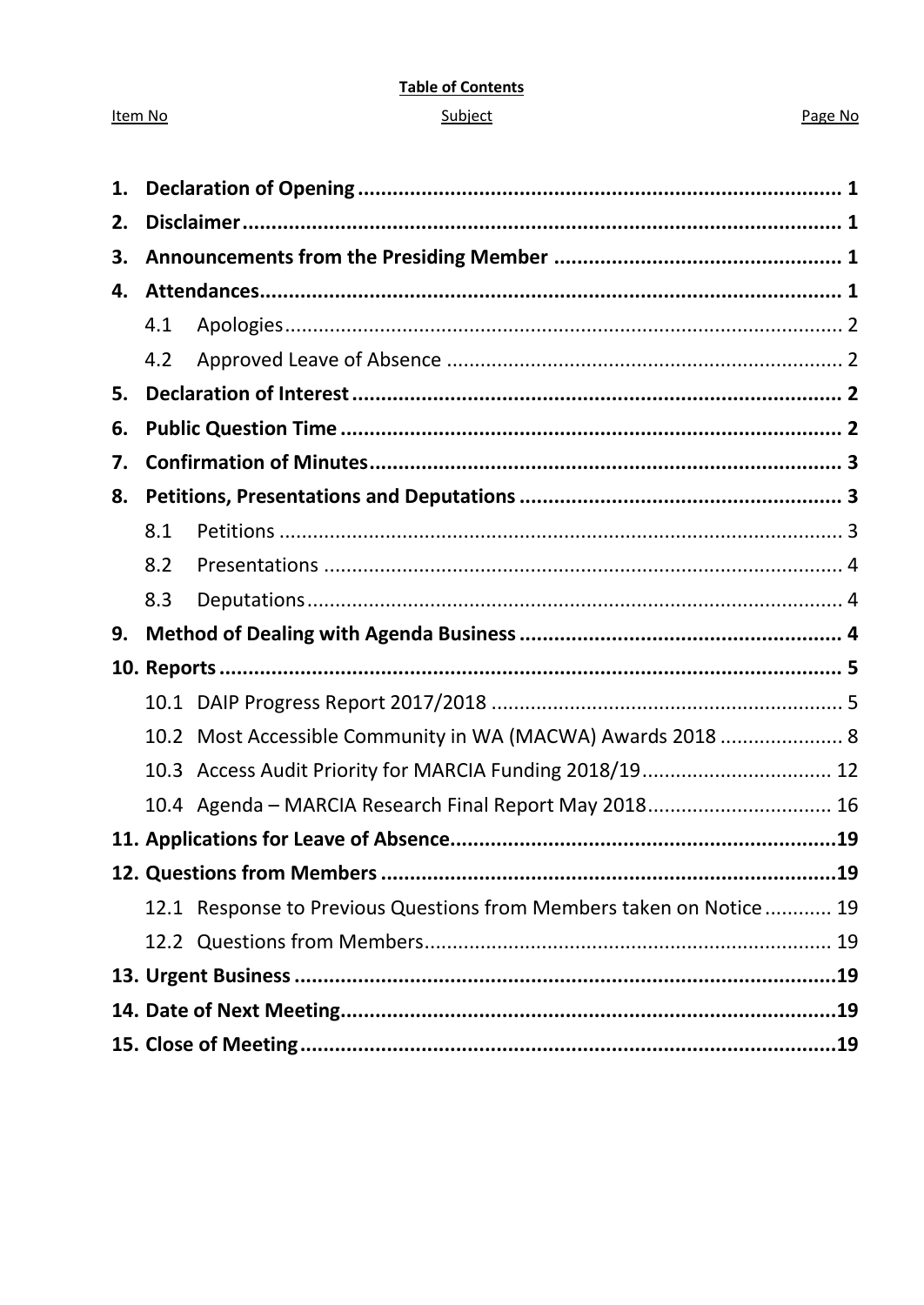

# **Disability Access and Inclusion Committee**

## **Minutes 1 June 2018**

Members of the public to note that recommendations made by this committee are not final and will be subject to adoption (or otherwise) at a future meeting of the Bunbury City Council.

## <span id="page-2-0"></span>**1. Declaration of Opening**

The Presiding Member declared the meeting open at 11:01pm.

#### <span id="page-2-1"></span>**2. Disclaimer**

Not applicable to this committee.

## <span id="page-2-2"></span>**3. Announcements from the Presiding Member**

The Presiding Member advised that the Changing Place Facility Official Opening had occurred on Friday 24 May 2018. He noted that he had since received a text from Bruce Langoulant offering congratulations on the inclusion of this facility.

#### <span id="page-2-3"></span>**4. Attendances**

#### *Committee Members:*

| <b>Member Name</b> | <b>Representing</b>              |
|--------------------|----------------------------------|
| Cr Brendan Kelly   | <b>Presiding Member</b>          |
| Cr Karen Steele    | <b>Councillor Representative</b> |
| Paul D'Vorak       | <b>Community Representative</b>  |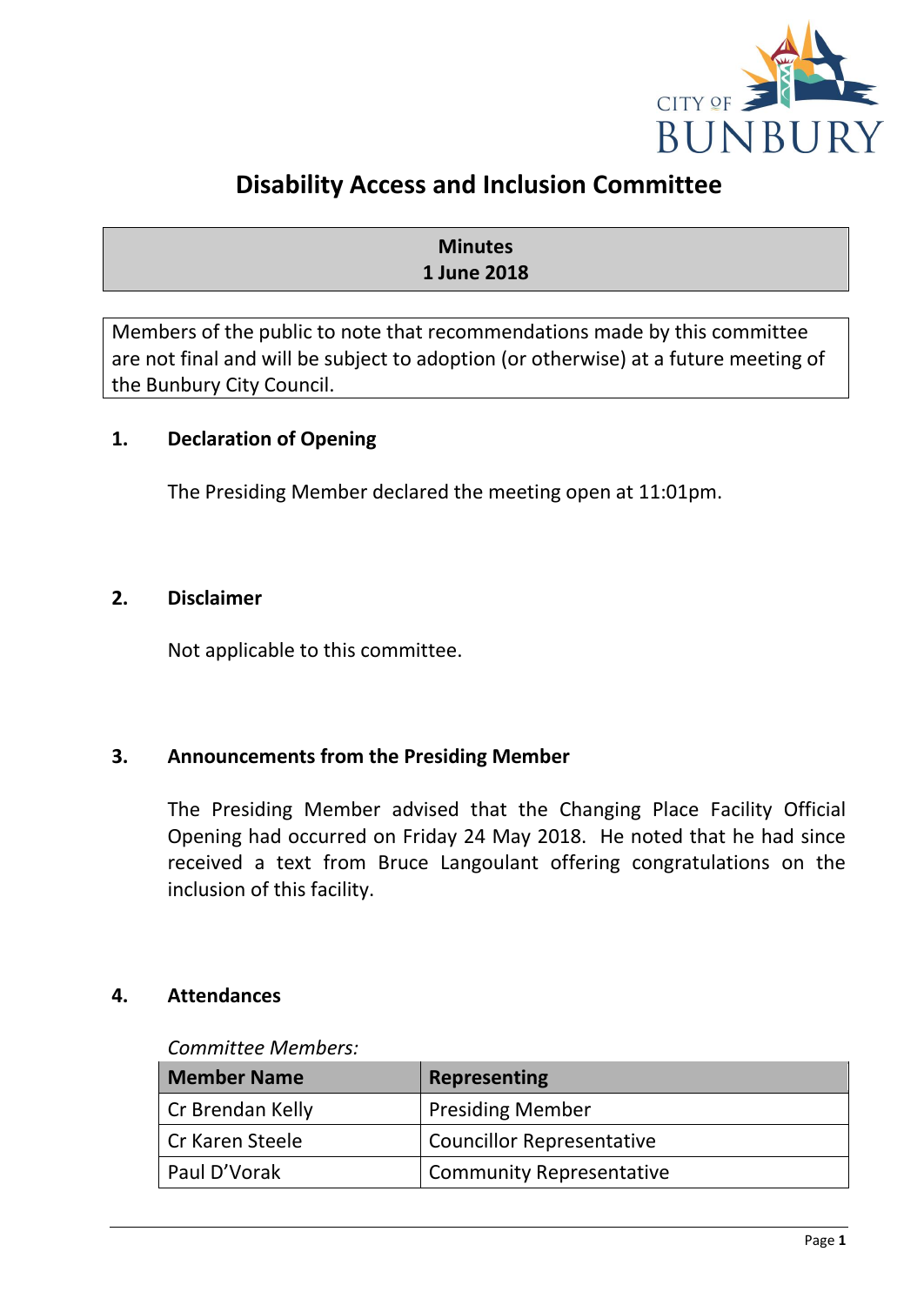| <b>Member Name</b>       | <b>Representing</b>                             |
|--------------------------|-------------------------------------------------|
| Jethro Hepton            | <b>Community Representative</b>                 |
| Mal Osborne              | <b>Chief Executive Officer</b>                  |
| <b>Gavin Harris</b>      | <b>Director Works and Services</b>              |
| <b>Felicity Anderson</b> | <b>Acting Director Planning and Development</b> |
| Stephanie Addison-Brown  | Director Corporate and Community Services       |

\_\_\_\_\_\_\_\_\_\_\_\_\_\_\_\_\_\_\_\_\_\_\_\_\_\_\_\_\_\_\_\_\_\_\_\_\_\_\_\_\_\_\_\_\_\_\_\_\_\_\_\_\_\_\_\_\_\_\_\_\_\_\_\_\_\_\_\_\_\_\_\_\_\_\_\_\_\_\_\_\_\_\_\_\_\_\_\_\_\_\_\_\_\_\_

#### *Support Staff:*

| <b>Name</b>   | <b>Title</b>                                  |
|---------------|-----------------------------------------------|
| Isabell Evans | Manager People and Place                      |
| Ryan Campbell | <b>Community Development (Access) Officer</b> |
| Ms Liz Allan  | <b>Executive Research and Project Officer</b> |

# <span id="page-3-0"></span>**4.1 Apologies**

Cr Steck and Kathryn Hewitt were apologies for the Meeting

# <span id="page-3-1"></span>**4.2 Approved Leave of Absence**

# <span id="page-3-2"></span>**5. Declaration of Interest**

Nil

# <span id="page-3-3"></span>**6. Public Question Time**

Nil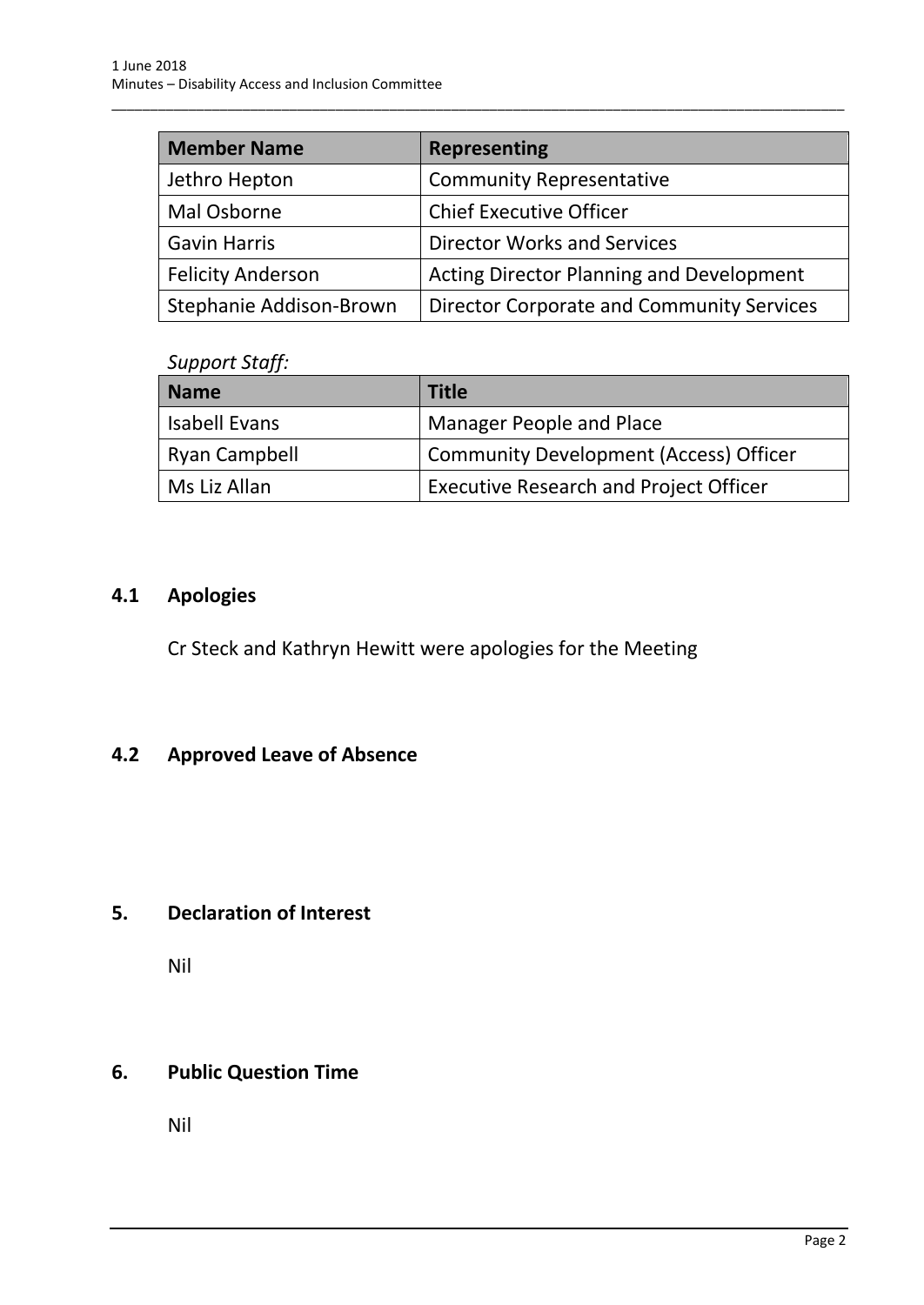## <span id="page-4-0"></span>**7. Confirmation of Minutes**

The Minutes of the meeting of the Disability Access and Inclusion Committee Meeting held 2 March 2018 had been circulated.

\_\_\_\_\_\_\_\_\_\_\_\_\_\_\_\_\_\_\_\_\_\_\_\_\_\_\_\_\_\_\_\_\_\_\_\_\_\_\_\_\_\_\_\_\_\_\_\_\_\_\_\_\_\_\_\_\_\_\_\_\_\_\_\_\_\_\_\_\_\_\_\_\_\_\_\_\_\_\_\_\_\_\_\_\_\_\_\_\_\_\_\_\_\_\_

#### **Recommendation**

That the Minutes of the Disability Access and Inclusion Committee Meeting held 2 March 2018 be confirmed as a true and correct record.

## **Outcome of the Meeting held 1 June 2018**

The recommendation (as printed) was moved Cr Kelly, seconded Paul D'Vorak.

The Presiding Member put the motion to the vote and it was adopted to become the Committee's decision on the matter.

## **Committee Decision**

That the Minutes of the Disability Access and Inclusion Committee Meeting held 2 March 2018 be confirmed as a true and correct record.

CARRIED 8 votes "for" / Nil votes "against"

## <span id="page-4-1"></span>**8. Petitions, Presentations and Deputations**

#### <span id="page-4-2"></span>**8.1 Petitions**

Nil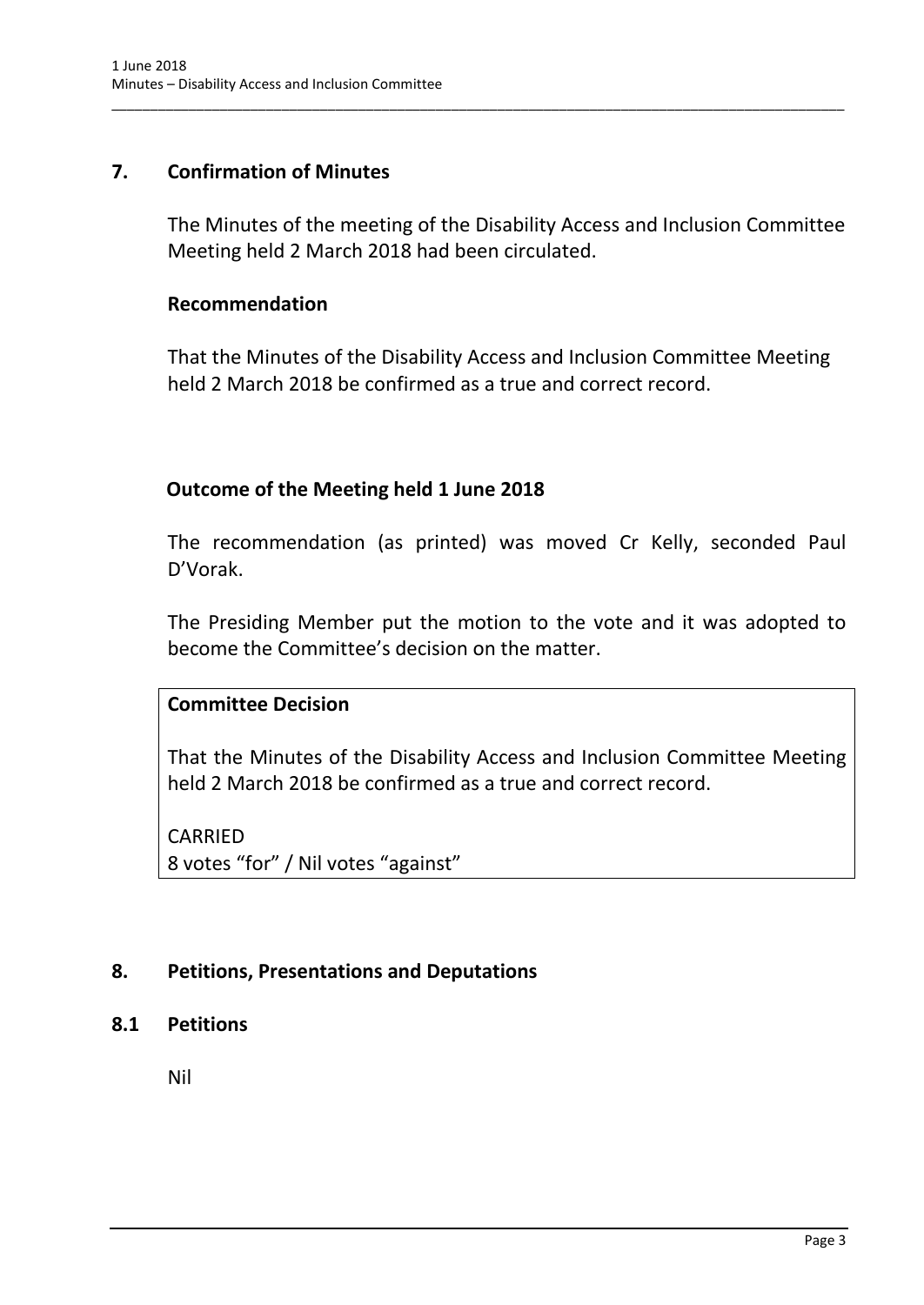## <span id="page-5-0"></span>**8.2 Presentations**

## <span id="page-5-1"></span>**8.3 Deputations**

# <span id="page-5-2"></span>**9. Method of Dealing with Agenda Business**

Items are dealt with in the order that they appear.

\_\_\_\_\_\_\_\_\_\_\_\_\_\_\_\_\_\_\_\_\_\_\_\_\_\_\_\_\_\_\_\_\_\_\_\_\_\_\_\_\_\_\_\_\_\_\_\_\_\_\_\_\_\_\_\_\_\_\_\_\_\_\_\_\_\_\_\_\_\_\_\_\_\_\_\_\_\_\_\_\_\_\_\_\_\_\_\_\_\_\_\_\_\_\_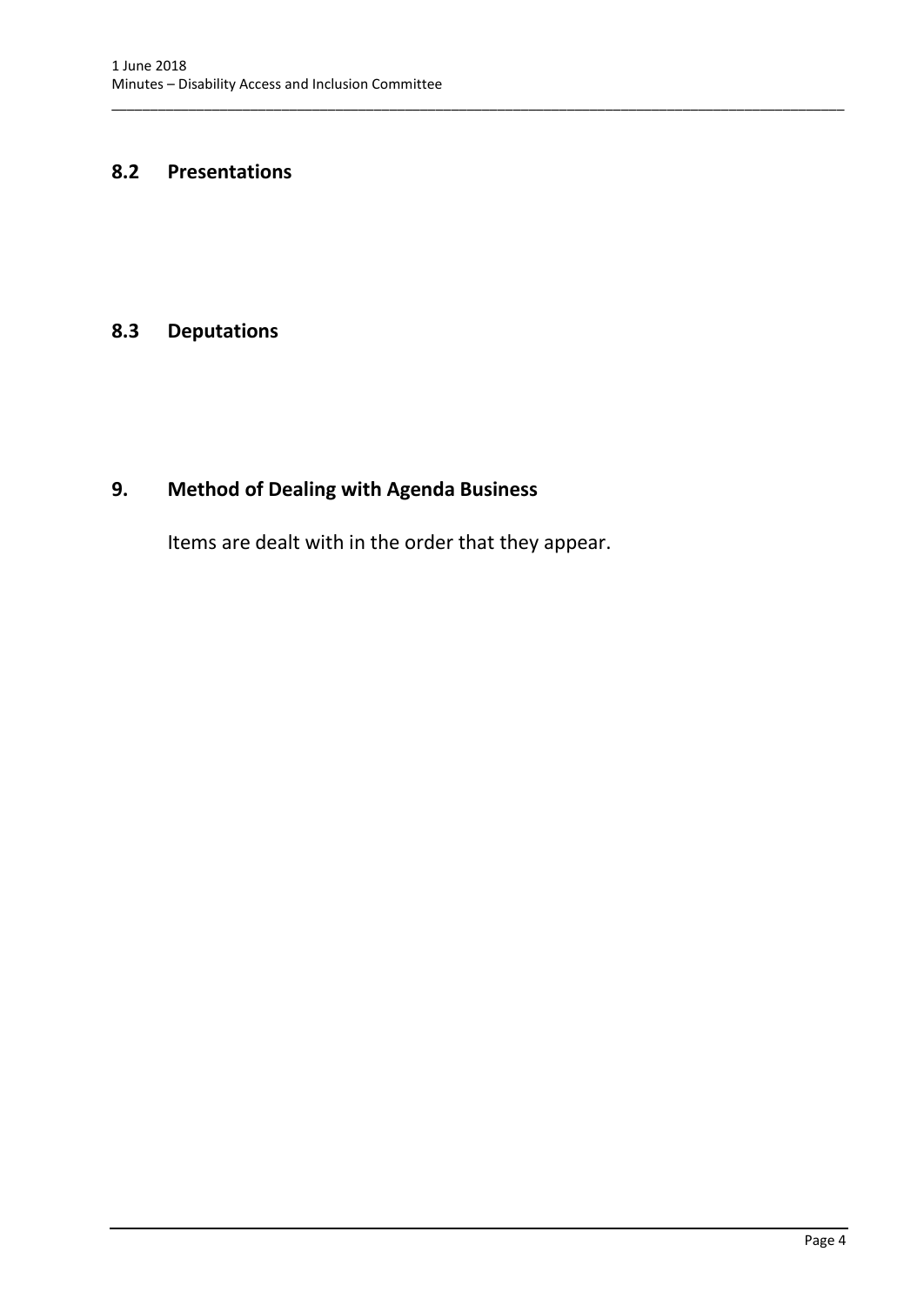## <span id="page-6-0"></span>**10. Reports**

#### <span id="page-6-1"></span>**10.1 DAIP Progress Report 2017/2018**

| <b>Applicant/Proponent:</b> | Internal                                        |
|-----------------------------|-------------------------------------------------|
| <b>Responsible Officer:</b> | Ryan Campbell, Community Development Officer    |
| <b>Responsible Manager:</b> | Isabell Evans, Manager People and Place         |
| <b>Executive:</b>           | Stephanie Addison-Brown, Director Corporate and |
|                             | <b>Community Services</b>                       |
| <b>Authority/Discretion</b> | Advocacy<br><b>Review</b>                       |
|                             | Executive/Strategic<br>Quasi-Judicial           |
|                             | Information<br>$\boxtimes$<br>Legislative       |
|                             | <b>Purposes</b>                                 |
| <b>Attachments:</b>         | Appendix 1: DAIP Progress Report 2017-2018      |

\_\_\_\_\_\_\_\_\_\_\_\_\_\_\_\_\_\_\_\_\_\_\_\_\_\_\_\_\_\_\_\_\_\_\_\_\_\_\_\_\_\_\_\_\_\_\_\_\_\_\_\_\_\_\_\_\_\_\_\_\_\_\_\_\_\_\_\_\_\_\_\_\_\_\_\_\_\_\_\_\_\_\_\_\_\_\_\_\_\_\_\_\_\_\_

#### **Summary**

The City has gone through the DAIP implementation plan and documented the progress of all the items projected to be completed for the 2017/18 financial year. The DAIP progress report is now completed (**attached** at Appendix 2) and will need to be endorsed by Council for submission to the Disability Services Commission by 1 July 2017.

#### **Executive Recommendation**

That the Disability Access and Inclusion Committee:

- 1. Note the DAIP progress report; and
- 2. Recommend that Council endorse the report for submission to the Disability Services Commission.

#### **Strategic Relevance**

| Theme 1:       | Our community and culture                                 |
|----------------|-----------------------------------------------------------|
| Goal:          | A safe, healthy and cohesive community, with a rich       |
|                | cultural life, and supportive social environment          |
| Objective 1.5: | Establish Bunbury as the Most Accessible Regional City in |
|                | Australia by 2020                                         |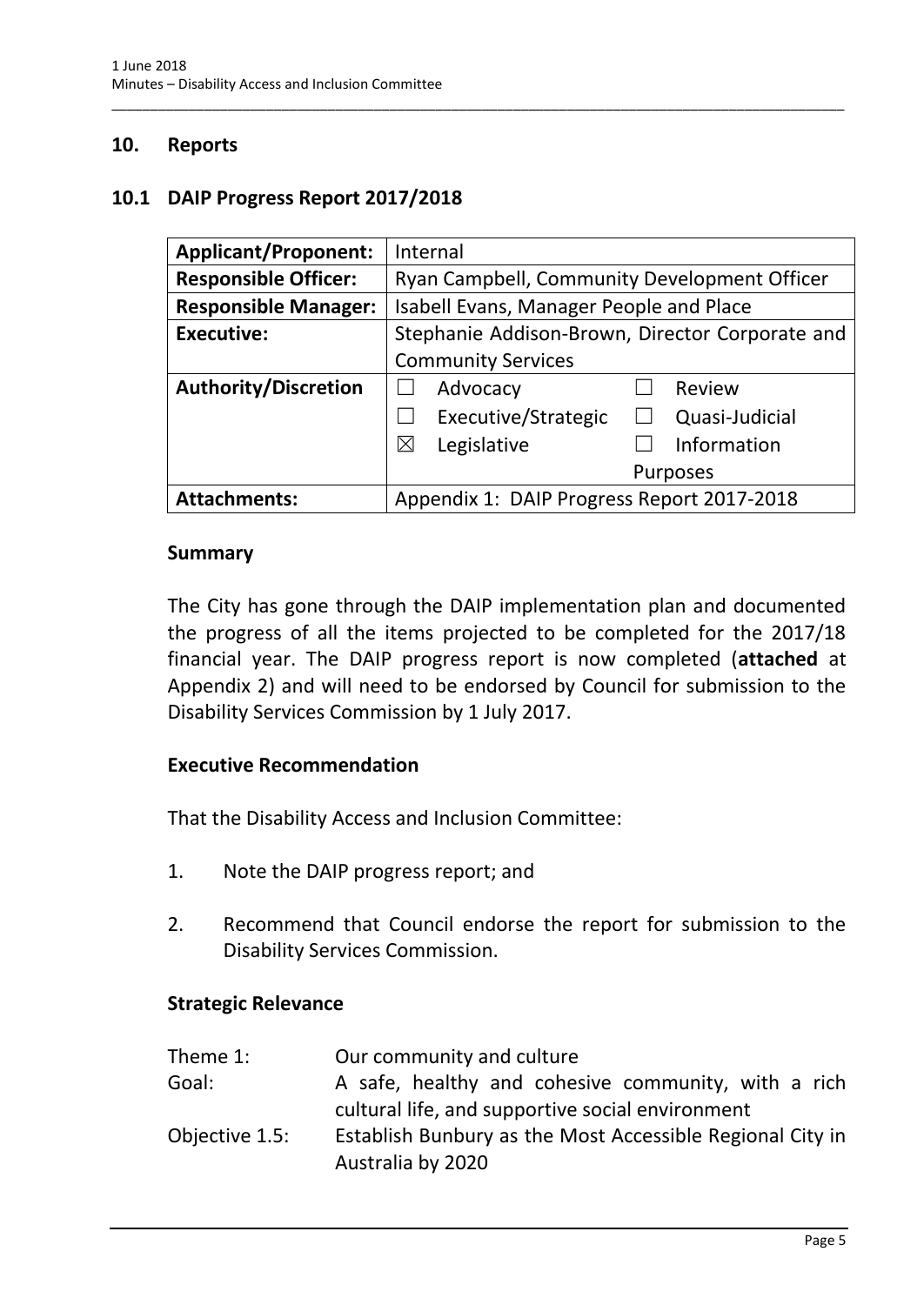# **Background**

The City of Bunbury's annual Disability Access and Inclusion Plan (DAIP) Progress Report for 2016/17 is due for submission to the Disability Services Commission by 1 July 2017. The Disability Services Commission recently announced that the progress reporting templates and online reporting were open for submissions. The City has gone through the DAIP implementation plan and documented the progress of all the items projected to be completed for the 2016/17 financial year.

\_\_\_\_\_\_\_\_\_\_\_\_\_\_\_\_\_\_\_\_\_\_\_\_\_\_\_\_\_\_\_\_\_\_\_\_\_\_\_\_\_\_\_\_\_\_\_\_\_\_\_\_\_\_\_\_\_\_\_\_\_\_\_\_\_\_\_\_\_\_\_\_\_\_\_\_\_\_\_\_\_\_\_\_\_\_\_\_\_\_\_\_\_\_\_

## **Council Policy Compliance**

The City of Bunbury is bound by the City's Disability Access and Inclusion Plan 2017 – 2022 (DAIP) which is a legislative requirement under the *Disability Services Act 1993 (amended 2004)*. The City of Bunbury's DAIP 2017 – 2022 outlines the City's commitment to Outcome 6 of the DAIP which states that "*People with disability have the same opportunities as other people to participate in any public consultation by the City of Bunbury*".

## **Legislative Compliance**

*Disability Services Act 1993 (amended 2004) Local Government Act 1995*

## **Officer Comments**

One of the core functions of this Committee is to monitor the implementation of the City's DAIP which is outlined in point 3 of its Terms of Reference. It is therefore important that the DAIC is informed and kept up to date with anything involving the DAIP.

## **Analysis of Financial and Budget Implications**

There are no financial implications associated with this report.

#### **Community Consultation**

Not applicable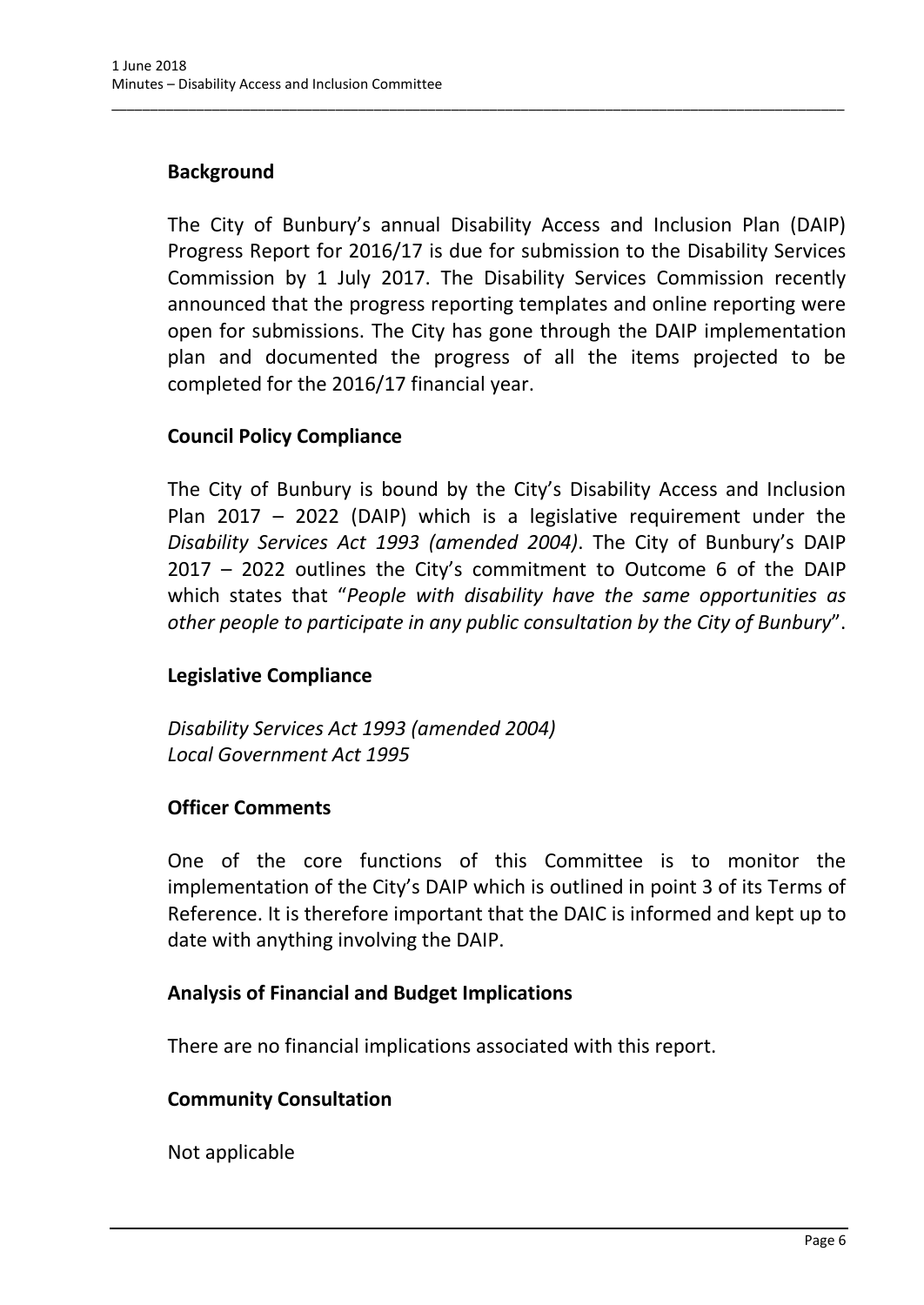# **Councillor/Officer Consultation**

Nil

## **Applicant Consultation**

Not applicable

## **Outcome of the Meeting held 1 June 2018**

The recommendation (as printed) was moved Cr Steele, seconded Jethro Hepton.

\_\_\_\_\_\_\_\_\_\_\_\_\_\_\_\_\_\_\_\_\_\_\_\_\_\_\_\_\_\_\_\_\_\_\_\_\_\_\_\_\_\_\_\_\_\_\_\_\_\_\_\_\_\_\_\_\_\_\_\_\_\_\_\_\_\_\_\_\_\_\_\_\_\_\_\_\_\_\_\_\_\_\_\_\_\_\_\_\_\_\_\_\_\_\_

The Presiding Member put the motion to the vote and it was adopted to become the Committee's decision on the matter.

#### **Committee Decision**

That the Disability Access and Inclusion Committee:

- 1. Note the DAIP progress report; and
- 2. Recommend that Council endorse the report for submission to the Disability Services Commission.

CARRIED 8 votes "for" / Nil votes "against"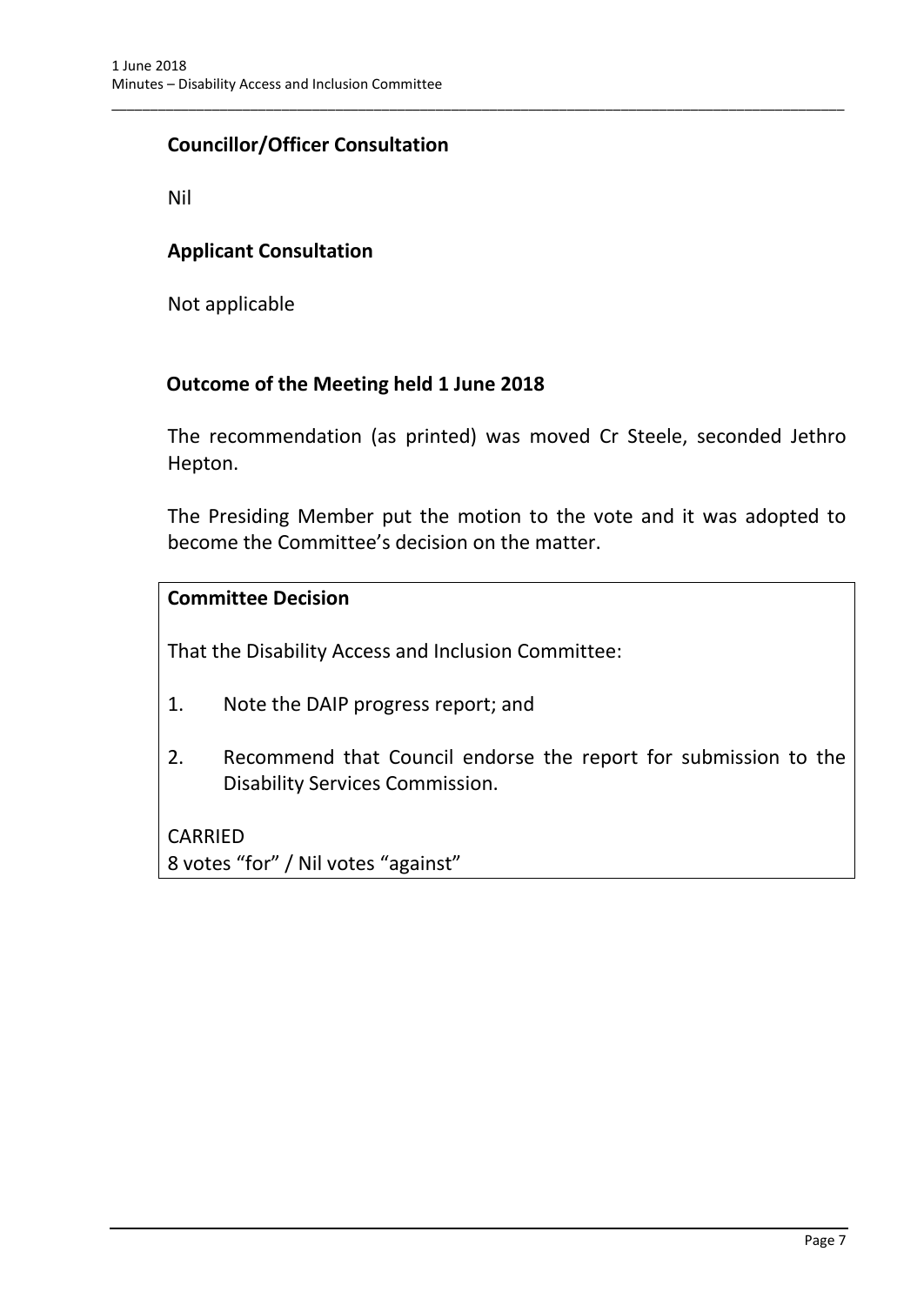## <span id="page-9-0"></span>**10.2 Most Accessible Community in WA (MACWA) Awards 2018**

\_\_\_\_\_\_\_\_\_\_\_\_\_\_\_\_\_\_\_\_\_\_\_\_\_\_\_\_\_\_\_\_\_\_\_\_\_\_\_\_\_\_\_\_\_\_\_\_\_\_\_\_\_\_\_\_\_\_\_\_\_\_\_\_\_\_\_\_\_\_\_\_\_\_\_\_\_\_\_\_\_\_\_\_\_\_\_\_\_\_\_\_\_\_\_

| <b>Applicant/Proponent:</b> | Internal                                      |
|-----------------------------|-----------------------------------------------|
| <b>Responsible Officer:</b> | Ryan Campbell, Community Development Officer  |
| <b>Responsible Manager:</b> | Isabell Evans, People and Place               |
| <b>Executive:</b>           | Stephanie Addison-Brown, Director Corporate & |
|                             | <b>Community Services</b>                     |
| <b>Authority/Discretion</b> | Advocacy<br>Review                            |
|                             | Executive/Strategic<br>Quasi-Judicial         |
|                             | Information<br>Legislative                    |
|                             | <b>Purposes</b>                               |
| <b>Attachments:</b>         | Appendix 2: MACWA Awards 2018 Nomination      |
|                             | Form                                          |

#### **Summary**

In collaboration with the Regional Capitals Alliance WA the City assisted in the development of the Most Accessible Community in WA (MACWA) Awards which will be presented in local government week in August 2018. These awards were inspired by City's MARCIA initiative for the purpose of promoting MARCIA and improving access and inclusion across the State.

#### **Executive Recommendation**

That the Disability Access and Inclusion Committee note the information provided in this report.

#### **Strategic Relevance**

| Theme 1:       | Our community and culture                                                                               |
|----------------|---------------------------------------------------------------------------------------------------------|
| Goal:          | A safe, healthy and cohesive community, with a rich<br>cultural life, and supportive social environment |
| Objective 1.5: | Establish Bunbury as the Most Accessible Regional City in<br>Australia by 2020                          |

#### **Background**

On 3 August 2016 the Chair of the Community Access Committee, Deputy Mayor Brendan Kelly, raised a motion at the Western Australian Local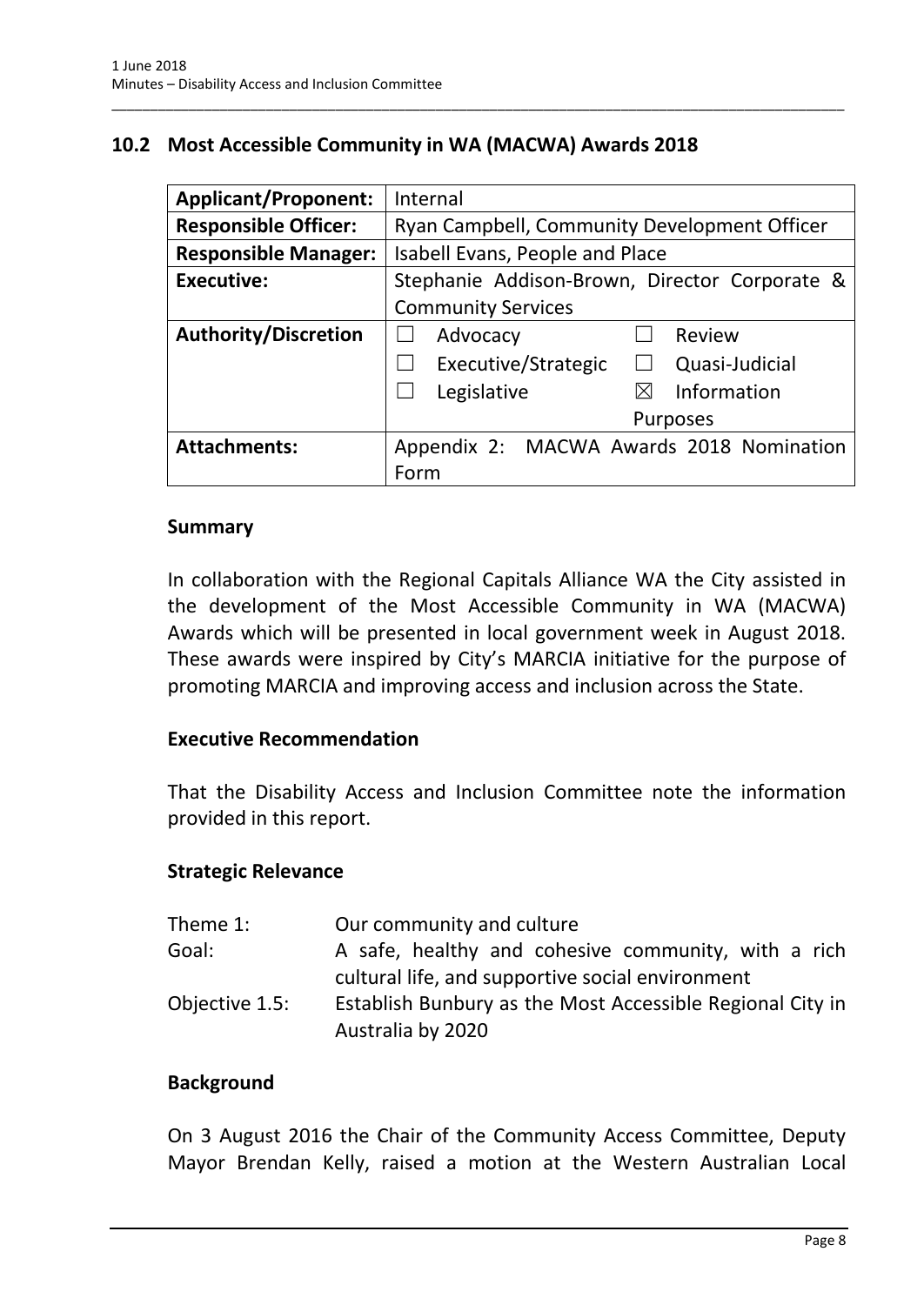Government Association (WALGA) Annual General Meeting (AGM), that WALGA develop assessment criteria and an annual awards system in Western Australia for local governments to vie for the title of being the "Most Accessible Regional City in Australia" (MARCIA). The motion was carried and adopted as a WALGA resolution.

\_\_\_\_\_\_\_\_\_\_\_\_\_\_\_\_\_\_\_\_\_\_\_\_\_\_\_\_\_\_\_\_\_\_\_\_\_\_\_\_\_\_\_\_\_\_\_\_\_\_\_\_\_\_\_\_\_\_\_\_\_\_\_\_\_\_\_\_\_\_\_\_\_\_\_\_\_\_\_\_\_\_\_\_\_\_\_\_\_\_\_\_\_\_\_

On 14 December 2016 the Executive Manager of Planning and Community Development at WALGA advised that they had considered the resolution at their Planning and Development Policy Forum and the Forum felt that there would be limited duration of such an award, given there would only be a handful of regional cities that would enter from WA. The Forum therefore suggested that in order for Bunbury to be recognised for their work that they enter the MARCIA project into the '*Planning Institute of Australia, Architects Association Urban Design Award*' and '*Property Council awards for Innovation and Good Government*' or the '*Premiers Public Sector Awards*'. WALGA informed they would contact the above organisations to inquire if the MARCIA project would be eligible for such awards and report back in the New Year.

In early 2018 the City was contacted by the Regional Capitals Alliance WA (RCAWA) stating they had been approached by WALGA to consider the development of the MARCIA awards. The City of Bunbury agreed to assist in the development of the Awards and the Awards have been open for nominations since 1 May 2018 closing 1 July 2018. It was decided that to include all local governments across the state the awards would have three (3) separate categories: Metropolitan Council; Regional City; and Regional Shire/Town. The Awards will be presented in 12 August 2018 during Local Government Week.

The City of Bunbury will be entering a nomination under the Regional City category and will be collaborating with the DAIC members and the Reference Group to assist in gathering ideas to be included in the nomination.

## **Council Policy Compliance**

There is no Council Policy applicable to this report.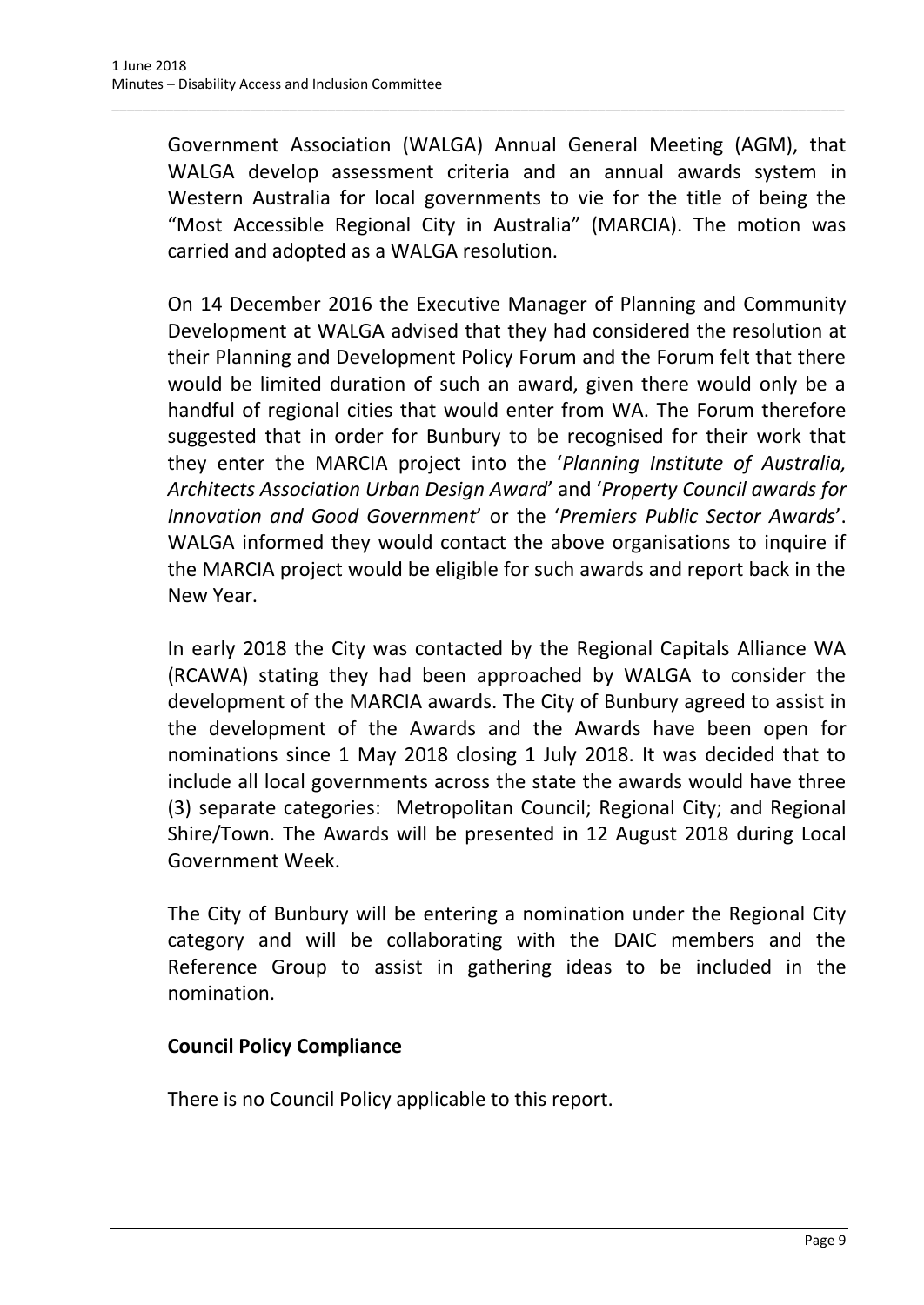## **Legislative Compliance**

*Disability Services Act 1993 (amended 2004) Local Government Act 1995*

#### **Officer Comments**

The development of the MACWA awards has been a great achievement in itself by the City of Bunbury and Access Committee. The City has come a long way with access and inclusion and has some worthy initiatives to celebrate and recognise.

\_\_\_\_\_\_\_\_\_\_\_\_\_\_\_\_\_\_\_\_\_\_\_\_\_\_\_\_\_\_\_\_\_\_\_\_\_\_\_\_\_\_\_\_\_\_\_\_\_\_\_\_\_\_\_\_\_\_\_\_\_\_\_\_\_\_\_\_\_\_\_\_\_\_\_\_\_\_\_\_\_\_\_\_\_\_\_\_\_\_\_\_\_\_\_

## **Analysis of Financial and Budget Implications**

There are no financial implications associated with this report.

## **Community Consultation**

Not applicable

## **Councillor/Officer Consultation**

Nil

## **Applicant Consultation**

Not applicable

## **Outcome of the Meeting held 1 June 2018**

The recommendation (as printed) was moved Paul D'Vorak, seconded Cr Steele.

The Presiding Member put the motion to the vote and it was adopted to become the Committee's decision on the matter.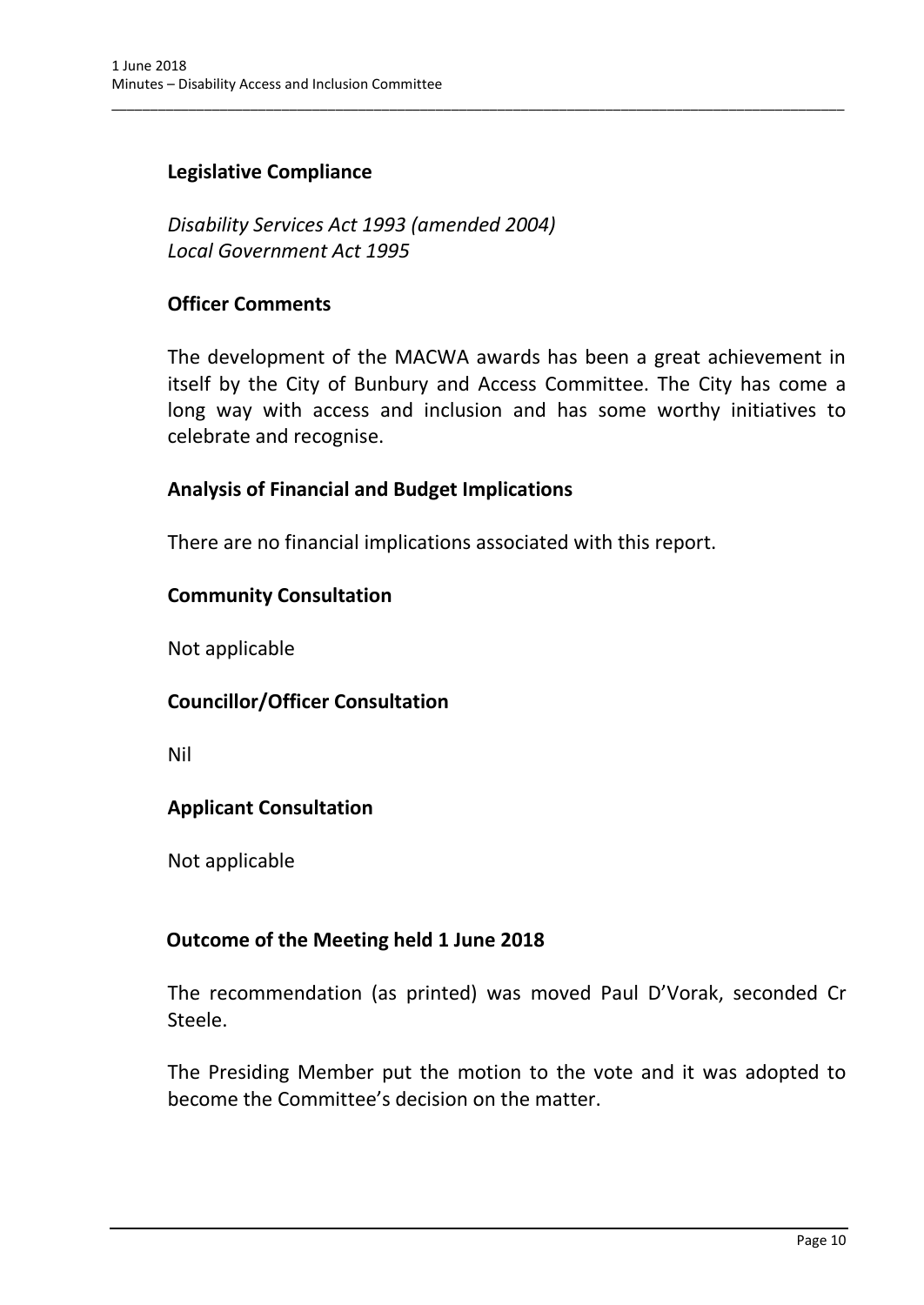## **Committee Decision**

That the Disability Access and Inclusion Committee note the information provided in this report.

\_\_\_\_\_\_\_\_\_\_\_\_\_\_\_\_\_\_\_\_\_\_\_\_\_\_\_\_\_\_\_\_\_\_\_\_\_\_\_\_\_\_\_\_\_\_\_\_\_\_\_\_\_\_\_\_\_\_\_\_\_\_\_\_\_\_\_\_\_\_\_\_\_\_\_\_\_\_\_\_\_\_\_\_\_\_\_\_\_\_\_\_\_\_\_

CARRIED 8 votes "for" / Nil votes "against"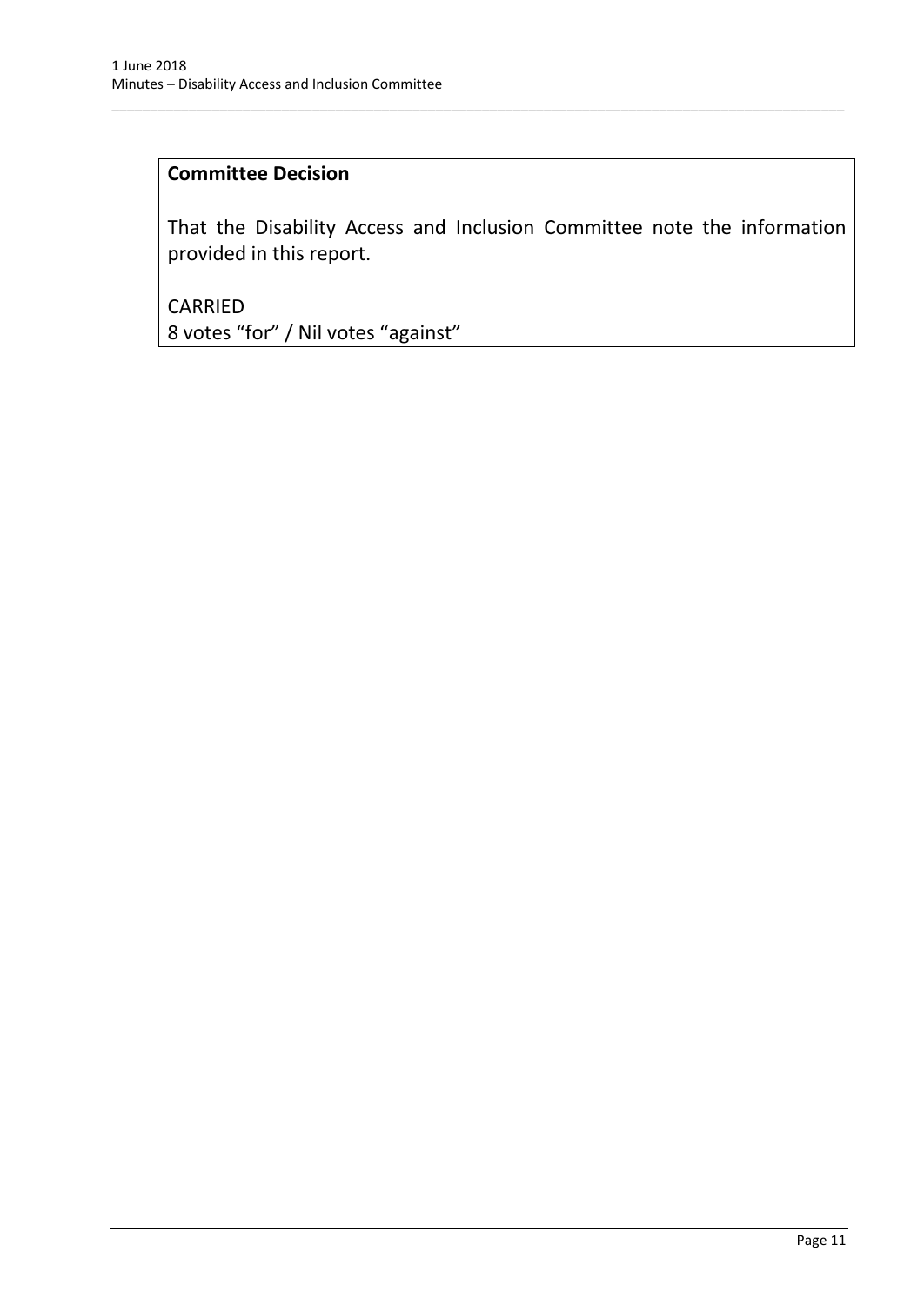# <span id="page-13-0"></span>**10.3 Access Audit Priority for MARCIA Funding 2018/19**

| <b>Applicant/Proponent:</b> | Internal                                      |
|-----------------------------|-----------------------------------------------|
| <b>Responsible Officer:</b> | Ryan Campbell, Community Development Officer  |
| <b>Responsible Manager:</b> | Isabell Evans, People and Place               |
| <b>Executive:</b>           | Stephanie Addison-Brown, Director Corporate & |
|                             | <b>Community Services</b>                     |
| <b>Authority/Discretion</b> | Advocacy<br>Review                            |
|                             | Executive/Strategic<br>Quasi-Judicial         |
|                             | Information<br>Legislative<br>⋉               |
|                             | <b>Purposes</b>                               |
| <b>Attachments:</b>         | Nil                                           |

\_\_\_\_\_\_\_\_\_\_\_\_\_\_\_\_\_\_\_\_\_\_\_\_\_\_\_\_\_\_\_\_\_\_\_\_\_\_\_\_\_\_\_\_\_\_\_\_\_\_\_\_\_\_\_\_\_\_\_\_\_\_\_\_\_\_\_\_\_\_\_\_\_\_\_\_\_\_\_\_\_\_\_\_\_\_\_\_\_\_\_\_\_\_\_

#### **Summary**

The recommended actions from the 11 access audits of City owned facilities have been prioritised in order to allocate the \$100,000 MARCIA (PR-4112) funding for 2018/19.

#### **Executive Recommendation**

That the Disability Access and Inclusion Committee note the information provided in this report.

#### **Strategic Relevance**

| Theme 1:       | Our community and culture                                                                               |
|----------------|---------------------------------------------------------------------------------------------------------|
| Goal:          | A safe, healthy and cohesive community, with a rich<br>cultural life, and supportive social environment |
| Objective 1.5: | Establish Bunbury as the Most Accessible Regional City in<br>Australia by 2020                          |

#### **Background**

As part of the City's commitment to becoming the Most Accessible Regional City in Australia by 2020 the City acquired the services of the Institute of Access Training Australia (IATA) to provide training to 11 staff in May 2017. As part of the accreditation for the course the 11 students conducted access audits on 11 City owned facilities. In conjunction with this training, Council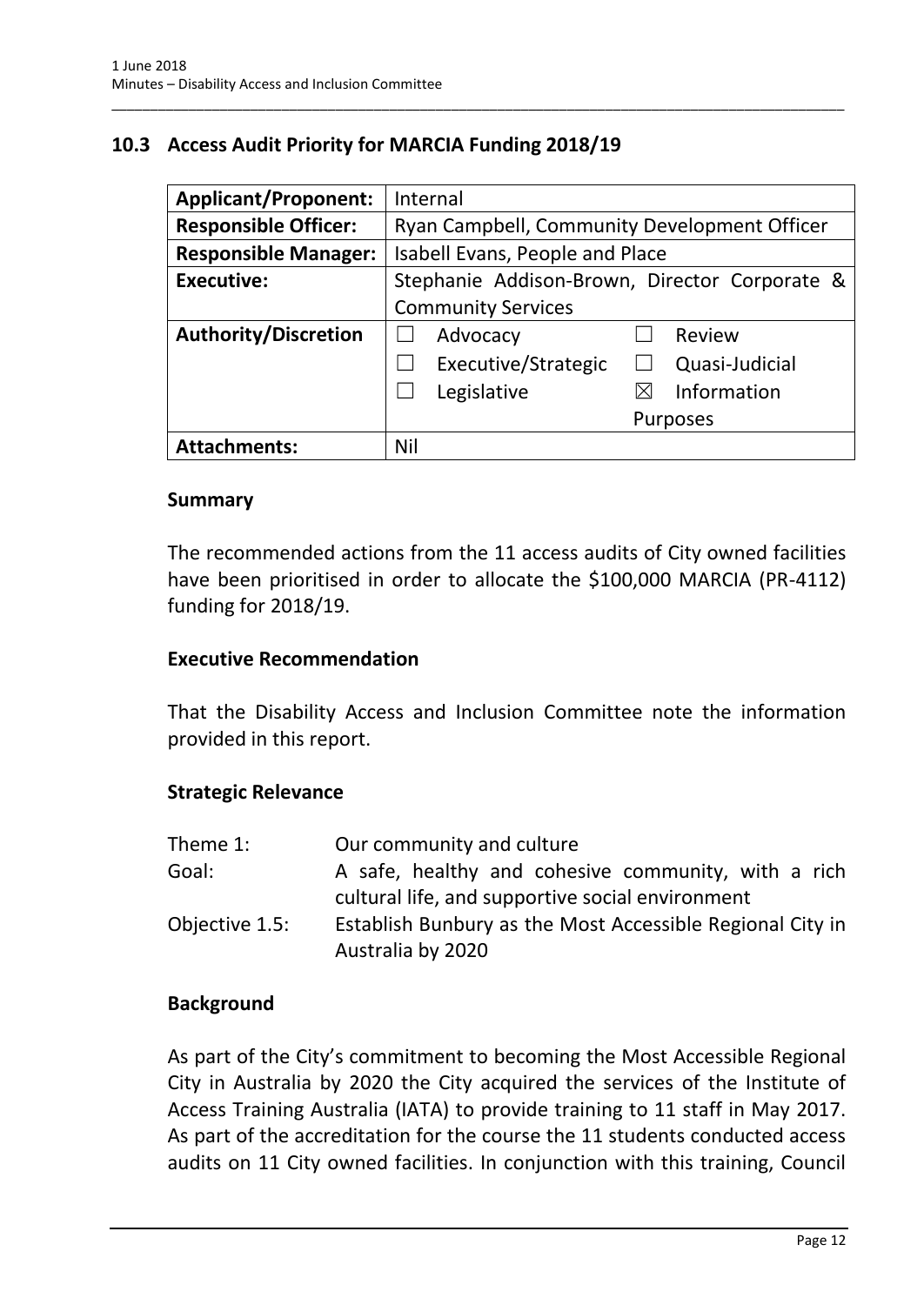also committed to providing \$50,000 each financial year for a period of four (4) years to implement the recommendations from the access audits. In 2017/18 this was increased to \$100,000 and was extended to for a further two (2) years (2020/21 and 2021/22).

\_\_\_\_\_\_\_\_\_\_\_\_\_\_\_\_\_\_\_\_\_\_\_\_\_\_\_\_\_\_\_\_\_\_\_\_\_\_\_\_\_\_\_\_\_\_\_\_\_\_\_\_\_\_\_\_\_\_\_\_\_\_\_\_\_\_\_\_\_\_\_\_\_\_\_\_\_\_\_\_\_\_\_\_\_\_\_\_\_\_\_\_\_\_\_

The recommended actions of each of the eleven audits have been prioritised by DAIC members, the Community Development Officer Access and Inclusion and the Manager of City Facilities, using a scoring matrix with three (3) selection criteria: Impact; Diversity; and Urgency. Each facility was also ranked based on attendance rates and profile in the community. The actions were then categorised into high, medium or low priority.

The high priorities were discussed with the Manager of City Facilities around cost and achievability and it was decided that the remaining MARCIA funding for 2018/19 be allocated to the installation of the beach matting at Koombana Bay and the refurbishment of an accessible shower cubicle and toilet at BREC.

The current 2017/18 MARCIA Funding of \$50,000 (PR-4112) and additional 2017/18 Access Audit funding of \$20,000 (PR-4331) have been committed to source the Koombana Beach Access matting. However additional funds are needed (\$10,000 to \$15,000) for the installation of the beach matting. Given the beach access at Koombana scoring as a high priority it was recommended this come out the 2018/19 MARCIA Funds. It was further recommended that the remaining \$85,000 for 2018/19 be allocated for the accessible shower cubical and toilet at BREC.

At the Executive Leadership Team meeting held 2 May 2018 ELT approved for the 2018/19 MARCIA funding of \$100,000 (PR-4112) be allocated to the installation of Accessible Beach Matting at Koombana Bay (Approx. \$15,000) and Accessible Shower Cubicle and Toilet at BREC (Approx. \$85,000).

The remaining recommendations from the access audits will be considered along with any other access and inclusion initiatives for the remaining 3 years of the MARCIA (PR-4112) budget.

## **Council Policy Compliance**

There is no Council Policy applicable to this report.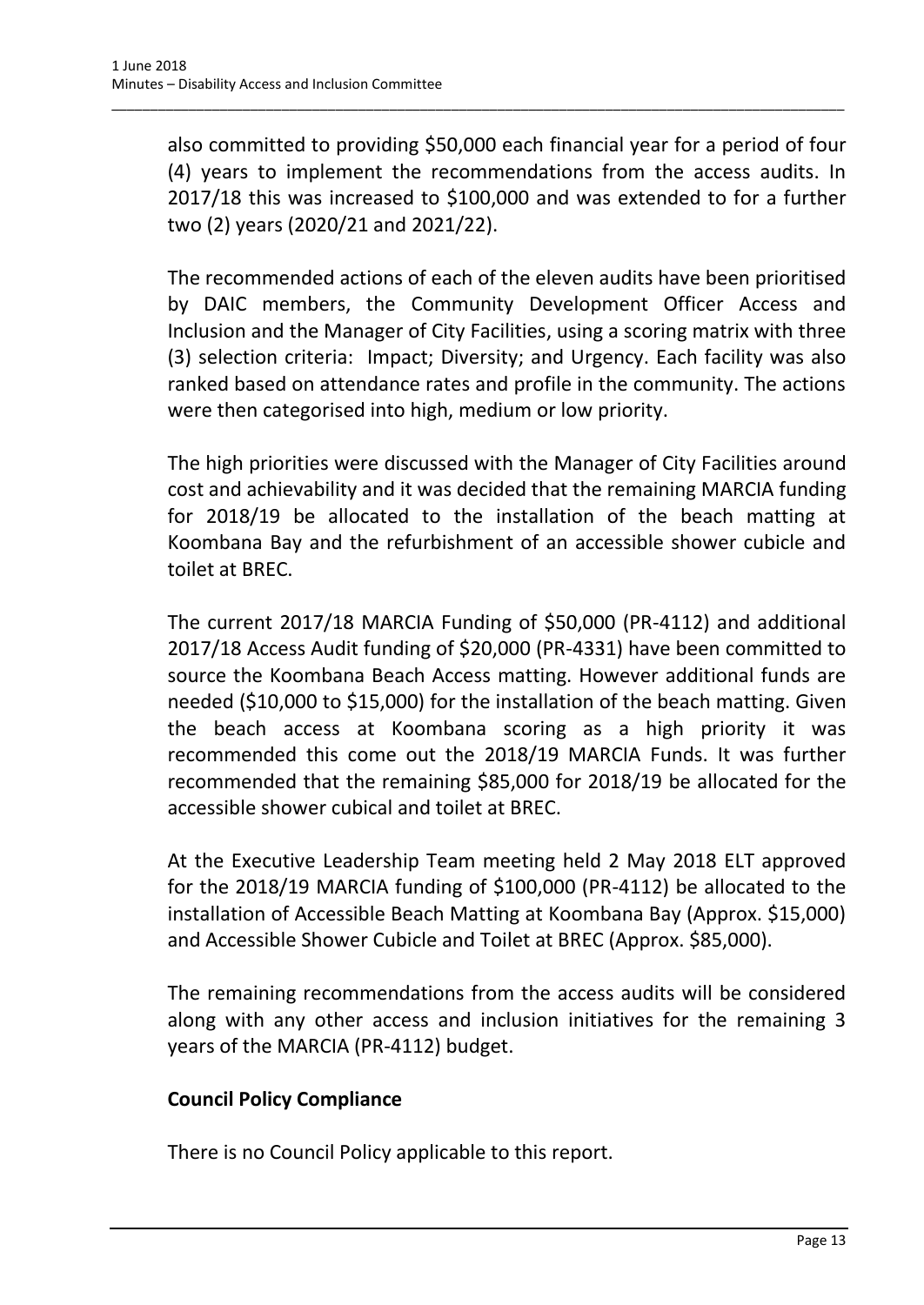## **Legislative Compliance**

*Disability Services Act 1993 (amended 2004) Local Government Act 1995*

## **Officer Comments**

The prioritisation of the recommendations from the access audits went through a considerable amount of consultation with Committee members and internally with staff. The access audits were designed to inform the City on what the priorities were to improve access and inclusion to its buildings, spaces and facilities.

\_\_\_\_\_\_\_\_\_\_\_\_\_\_\_\_\_\_\_\_\_\_\_\_\_\_\_\_\_\_\_\_\_\_\_\_\_\_\_\_\_\_\_\_\_\_\_\_\_\_\_\_\_\_\_\_\_\_\_\_\_\_\_\_\_\_\_\_\_\_\_\_\_\_\_\_\_\_\_\_\_\_\_\_\_\_\_\_\_\_\_\_\_\_\_

## **Analysis of Financial and Budget Implications**

Recommendations are within approved project funding.

## **Community Consultation**

The three (3) community representatives on the Disability Access and Inclusion Committee were all consulted and provided feedback into the prioritisation of the recommended actions which were taken into consideration.

#### **Councillor/Officer Consultation**

Discussions were held with the Manager City Facilities and the Director of Works and Services.

## **Applicant Consultation**

Not applicable

#### **Outcome of the Meeting held 1 June 2018**

The Presiding Member noted that he was on the Board of BREC.

The recommendation (as printed) was moved Cr Steele, seconded Paul D'Vorak.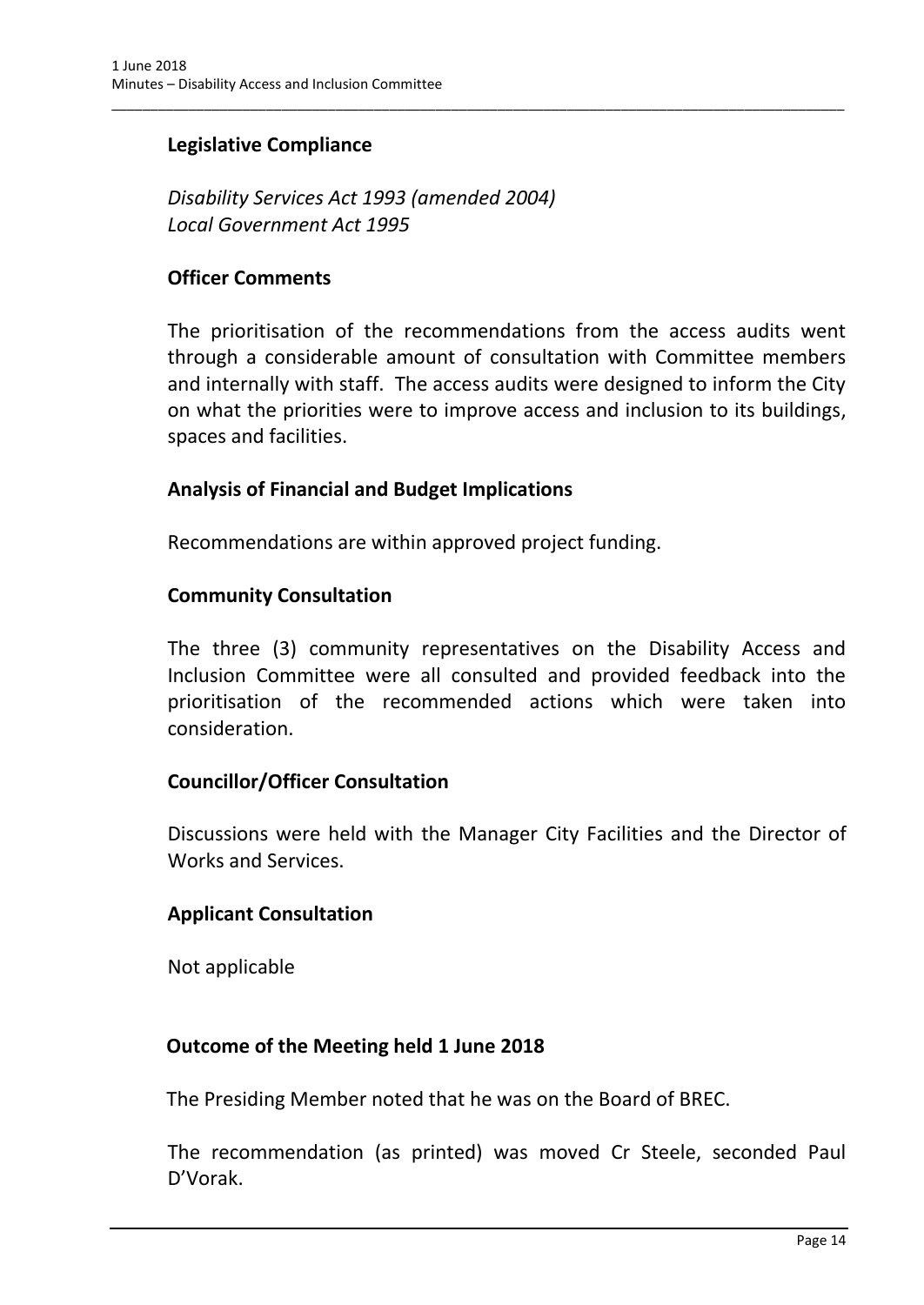The Presiding Member put the motion to the vote and it was adopted to become the Committee's decision on the matter.

\_\_\_\_\_\_\_\_\_\_\_\_\_\_\_\_\_\_\_\_\_\_\_\_\_\_\_\_\_\_\_\_\_\_\_\_\_\_\_\_\_\_\_\_\_\_\_\_\_\_\_\_\_\_\_\_\_\_\_\_\_\_\_\_\_\_\_\_\_\_\_\_\_\_\_\_\_\_\_\_\_\_\_\_\_\_\_\_\_\_\_\_\_\_\_

## **Committee Decision**

That the Disability Access and Inclusion Committee note the information provided in this report.

CARRIED 8 votes "for" / Nil votes "against"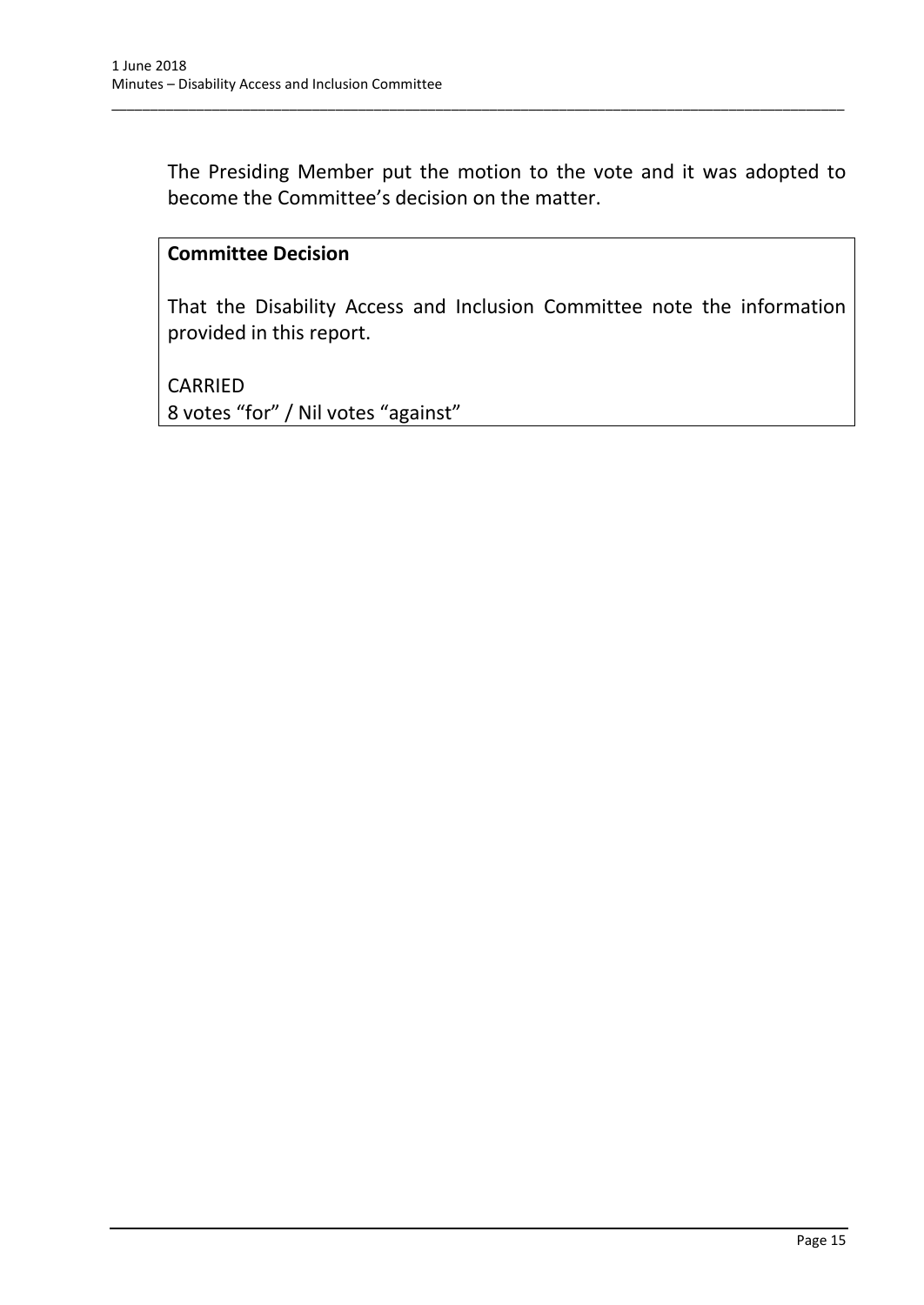# <span id="page-17-0"></span>**10.4 Agenda – MARCIA Research Final Report May 2018**

| <b>Applicant/Proponent:</b> | Internal                                             |
|-----------------------------|------------------------------------------------------|
| <b>Responsible Officer:</b> | Ryan Campbell, Community Development Officer         |
| <b>Responsible Manager:</b> | Isabell Evans, People and Place                      |
| <b>Executive:</b>           | Stephanie Addison-Brown, Director Corporate &        |
|                             | <b>Community Services</b>                            |
| <b>Authority/Discretion</b> | Advocacy<br>Review                                   |
|                             | Executive/Strategic<br>$\boxtimes$<br>Quasi-Judicial |
|                             | Information<br>Legislative                           |
|                             | <b>Purposes</b>                                      |
| <b>Attachments:</b>         | Appendix 3: Executive Summary MARCIA Report          |
|                             | Appendix 4: MARCIA Research Report                   |

\_\_\_\_\_\_\_\_\_\_\_\_\_\_\_\_\_\_\_\_\_\_\_\_\_\_\_\_\_\_\_\_\_\_\_\_\_\_\_\_\_\_\_\_\_\_\_\_\_\_\_\_\_\_\_\_\_\_\_\_\_\_\_\_\_\_\_\_\_\_\_\_\_\_\_\_\_\_\_\_\_\_\_\_\_\_\_\_\_\_\_\_\_\_\_

#### Summary

The three (3) year MARCIA PhD research project is in its final year and PhD student Adam Johnson has submitted his final report for endorsement by Council.

#### **Executive Recommendation**

That the Disability Access and Inclusion Committee:

- 1. Endorse the MARCIA Research Final Report May 2018; and
- 2. Recommends that Council endorse the MARCIA Research Final Report May 2018

#### **Strategic Relevance**

| Theme 1:       | Our community and culture                                 |
|----------------|-----------------------------------------------------------|
| Goal:          | A safe, healthy and cohesive community, with a rich       |
|                | cultural life, and supportive social environment          |
| Objective 1.5: | Establish Bunbury as the Most Accessible Regional City in |
|                | Australia by 2020                                         |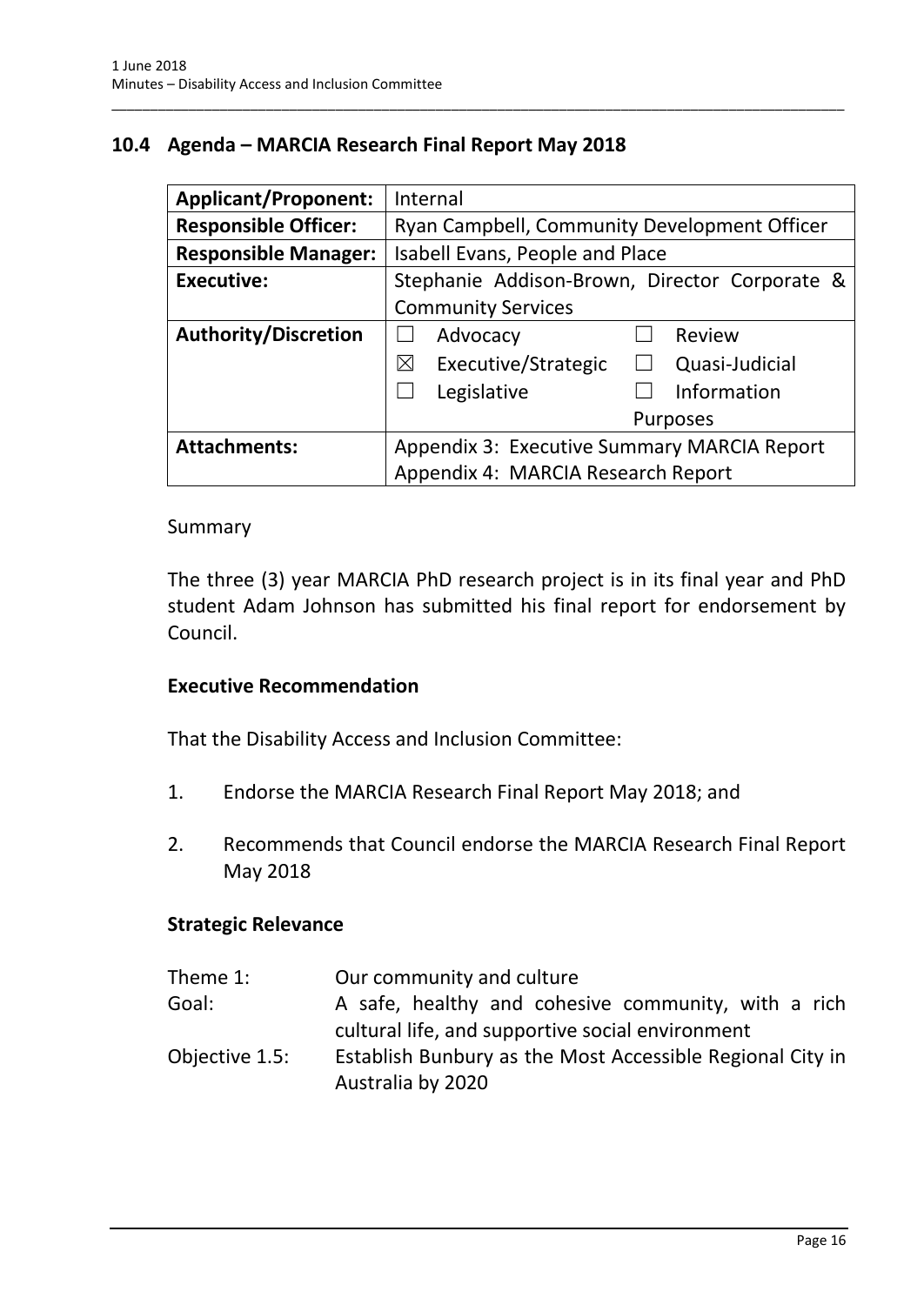## **Background**

In 2015 the City of Bunbury and Edith Cowan University entered into a partnership to develop an industry scholarship for a PhD research project into the City of Bunbury's MARCIA aspiration. Adam Johnson was the successful applicant and began the research in late 2015.

\_\_\_\_\_\_\_\_\_\_\_\_\_\_\_\_\_\_\_\_\_\_\_\_\_\_\_\_\_\_\_\_\_\_\_\_\_\_\_\_\_\_\_\_\_\_\_\_\_\_\_\_\_\_\_\_\_\_\_\_\_\_\_\_\_\_\_\_\_\_\_\_\_\_\_\_\_\_\_\_\_\_\_\_\_\_\_\_\_\_\_\_\_\_\_

Adam recruited 10 local people, including people with disabilities, their carers and professionals to be a part of the MARCIA research study. The research study adopted a participatory action research approach, meaning that the 10 MARCIA research group members would be co-researchers, working with Adam and the City of Bunbury on the MARCIA initiative.

Over the past three (3) years Adam, along with his research group members has been out in the community looking at disability access and inclusion issues as well as engaging with City of Bunbury staff to look at ways the City can achieve its MARCIA aspiration.

## **Council Policy Compliance**

There is no Council Policy applicable to this report.

## **Legislative Compliance**

*Disability Services Act 1993 (amended 2004) Local Government Act 1995*

#### **Officer Comments**

The City of Bunbury have invested significant resources in the MARCIA research project and the final report will be a key resource in guiding the City in achieving its MARCIA aspiration.

#### **Analysis of Financial and Budget Implications**

There are no financial implications associated with this report. Community Consultation

#### **Councillor/Officer Consultation**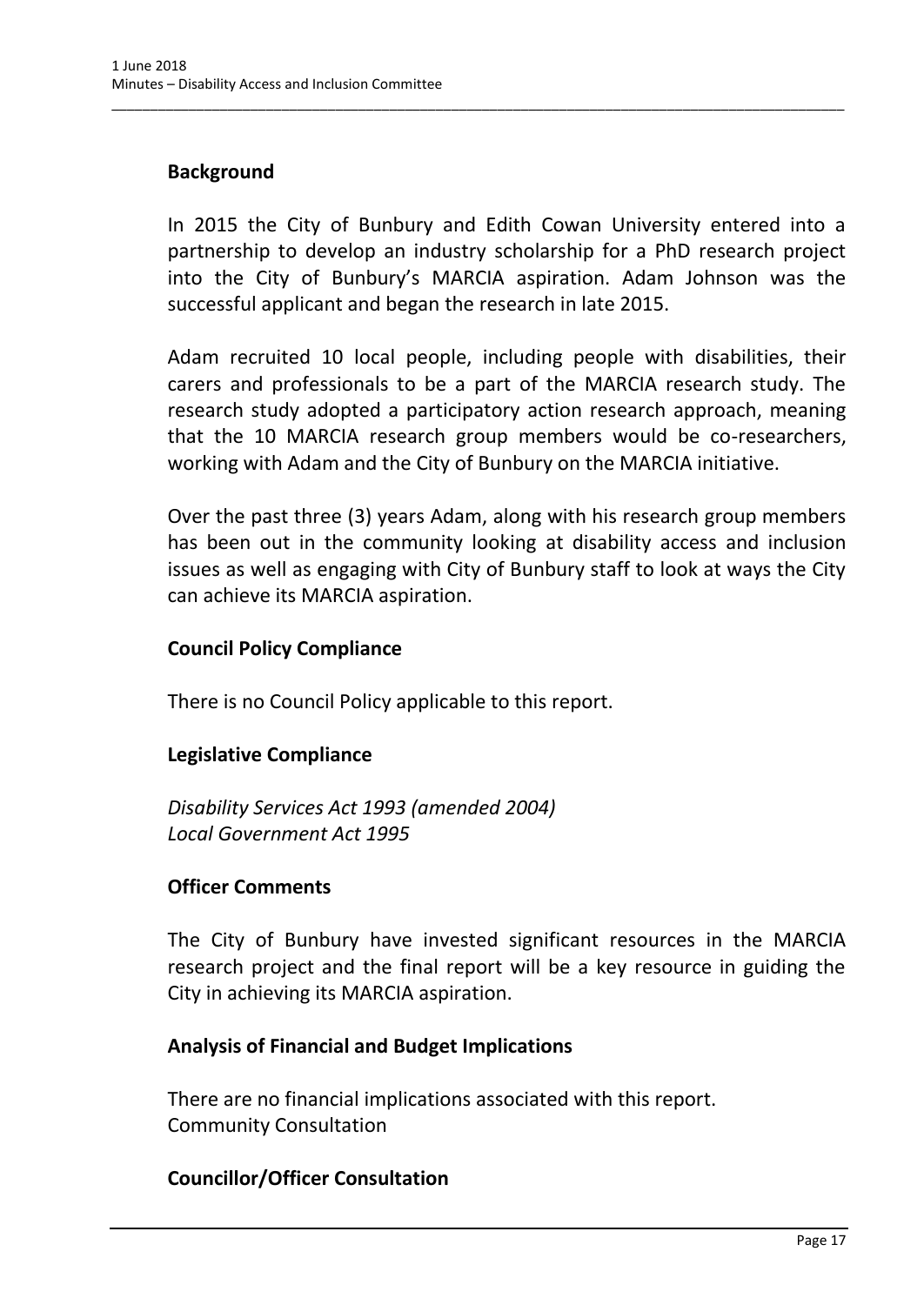Nil

# **Applicant Consultation**

Not applicable

## **Outcome of the Meeting held 1 June 2018**

The recommendation (as printed) was moved Cr Kelly, seconded Paul D'Vorak.

\_\_\_\_\_\_\_\_\_\_\_\_\_\_\_\_\_\_\_\_\_\_\_\_\_\_\_\_\_\_\_\_\_\_\_\_\_\_\_\_\_\_\_\_\_\_\_\_\_\_\_\_\_\_\_\_\_\_\_\_\_\_\_\_\_\_\_\_\_\_\_\_\_\_\_\_\_\_\_\_\_\_\_\_\_\_\_\_\_\_\_\_\_\_\_

The Presiding Member put the motion to the vote and it was adopted to become the Committee's decision on the matter.

## **Committee Decision**

That the Disability Access and Inclusion Committee:

- 1. Endorse the MARCIA Research Final Report May 2018; and
- 2. Recommends that Council endorse the MARCIA Research Final Report May 2018

CARRIED 8 votes "for" / Nil votes "against"